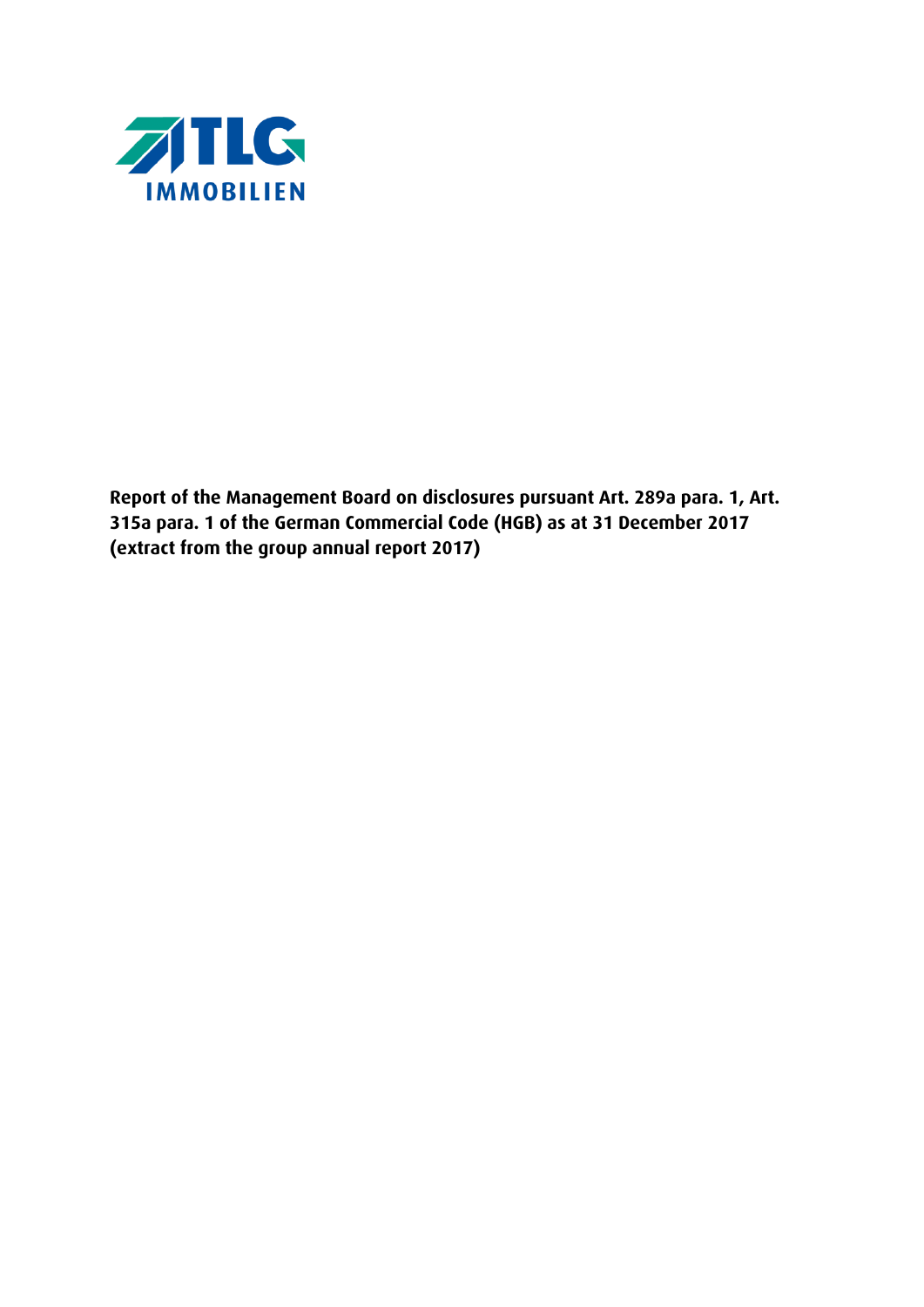## 5. DISCLOSURES RELEVANT TO ACQUISITIONS

#### 5.1 COMPOSITION OF SUBSCRIBED CAPITAL

As at 31 December 2017, the share capital was EUR 102,028,821.00, comprised of 102,028,821 no-par-value bearer shares with a value of EUR 1.00 per share. The share capital is fully paid-in. There are no other share types. All shares provide the same rights and duties. Every no-par value share grants one vote in the general meeting. This does not include any treasury shares held by the company; these do not grant the company any rights.

#### 5.2 MAJOR SHAREHOLDINGS

As reported on 5 December 2017, Julius Baer Group Ltd., Zurich, Switzerland, holds 5.72% of the voting rights of the company through its subsidiaries, Kairos International Sicav.

As reported on 30 November 2017, Prof. Gerhard Schmidt holds 15.13% of the voting rights of the company through his interests in the third-party companies DIC Real Estate Investments GmbH & Co. Kommanditgesellschaft auf Aktien and DIC OF RE 2 GmbH.

As reported on 13 October 2017, the Government of Singapore Investment Corporation, Singapore, holds 9.25% of the voting rights of the company through its subsidiary GIC Private Limited. On that date, the total number of voting rights was 94,611,266. The number of voting rights reported to the company by the Government of Singapore Investment Corporation as at 13 October 2017 would correspond to 8.57% of the voting rights as at 31 December 2017.

As reported on 24 May 2017, ADAR Capital Partners Ltd., Grand Cayman, Cayman Islands, holds 13.72% of the voting rights of the company through its subsidiary ADAR Macro Fund Ltd. On that date, the total number of voting rights was 74,175,558. The number of voting rights reported to the company by ADAR Capital Partners Ltd. as at 24 May 2017 would correspond to 10% of the voting rights as at 31 December 2017.

Please note that the last disclosed number of voting rights might since have changed within the thresholds without the shareholders being obliged to inform the company.

# 5.3 APPOINTMENT AND DISMISSAL OF MEMBERS OF THE MANAGEMENT BOARD AND AMENDMENTS TO THE ARTICLES OF ASSOCIATION

Members of the Management Board are appointed and dismissed in accordance with Sec. 84 AktG. There are no significant supplementary or deviating provisions in the Articles of Association or rules of procedure. Amendments are made to the Articles of Association in accordance with the Stock Corporation Act (AktG). There are no significant supplementary or deviating provisions in the Articles of Association or rules of procedure.

#### 5.4 AUTHORITY OF THE MANAGEMENT BOARD TO ISSUE NEW SHARES

By resolution of the extraordinary general meeting on 22 November 2017 and with the consent of the Supervisory Board, the Management Board is authorised to increase the share capital of the company by up to EUR 20,405,764.00 in exchange for cash contributions by issuing up to 20,405,764 new shares by 21 November 2022 (Authorised Capital 2017/II).

The shareholders must always be granted subscription rights, although under the circumstances set out for the Authorised Capital 2017/II, the subscription rights of the shareholders can be excluded.

Furthermore, the share capital has been conditionally increased by up to EUR 20,405,764.00 by the issuance of 20,405,764 new shares (Contingent Capital 2017/II). The contingent capital increase will enable the company to issue new shares to the creditors of any convertible bonds or similar instruments that might be issued by 21 November 2022.